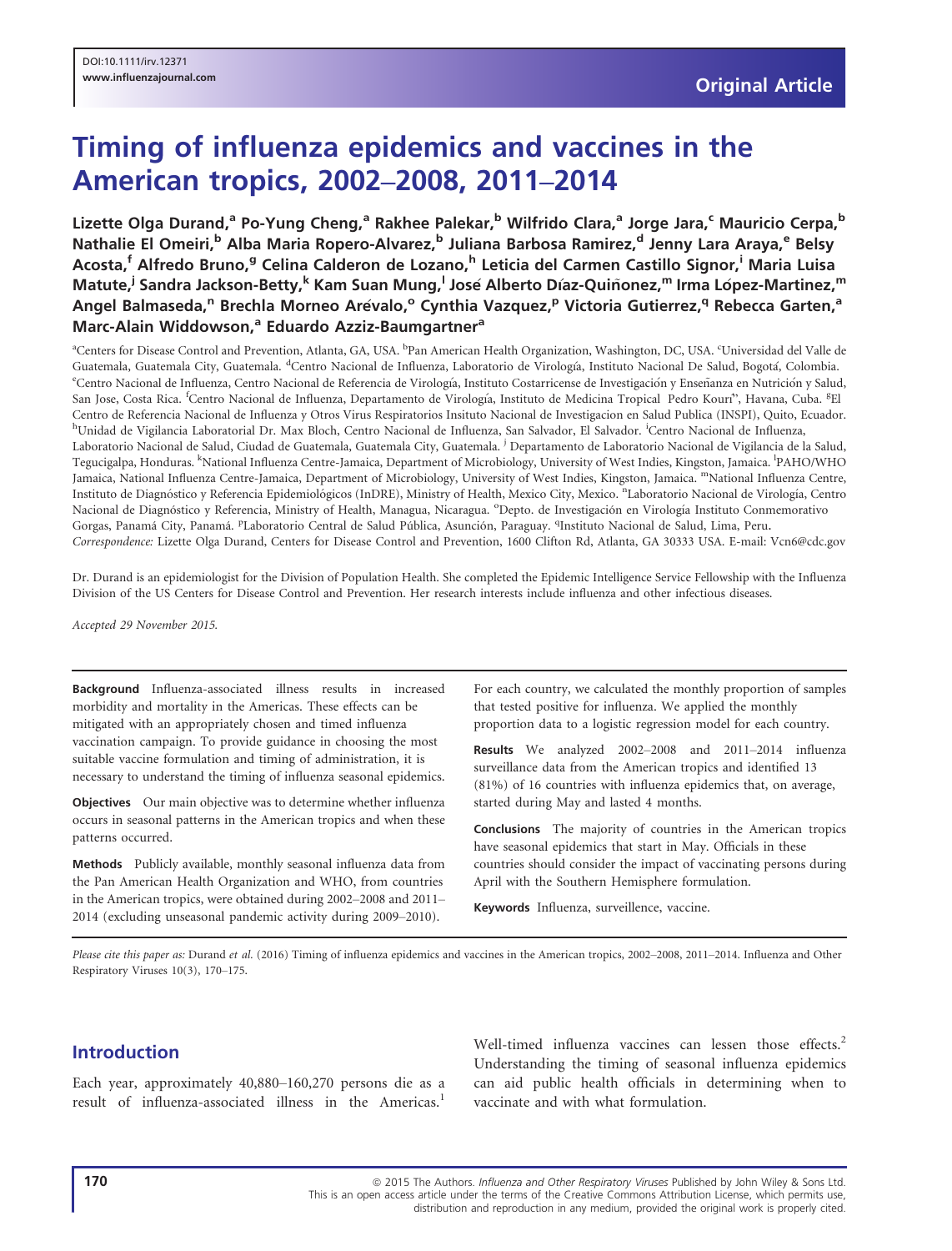Thirty-five of 43 countries in the Americas administer influenza vaccines, and these countries try to time their vaccination campaigns in anticipation of annual epidemics.<sup>3</sup> Although timing of influenza epidemics is well described in temperate countries, $4$  those epidemics have been historically difficult to describe in the American tropics (i.e., between the Tropics of Capricorn and Cancer) because of limited availability of surveillance data.5–<sup>8</sup>

During the previous decade, however, surveillance for influenza throughout the American tropics has substantially improved. Subregions such as Central America have increased the number of respiratory samples reported to the World Health Organizations (WHO) by  $10$ -fold.<sup>9</sup> These gains have facilitated the mapping of epidemic activity in the tropics.<sup>10</sup> We analyzed laboratory-confirmed influenza data through a binomial model to describe the timing of epidemics in the American tropics. Our findings were used to make recommendations about vaccination timing and formulation.

### The study

We sought  $>3$  years of monthly seasonal influenza data collected from countries in the American tropics during 2002–8 and 2011–2014 (excluding unseasonal pandemic activity during 2009–2010). We obtained publicly available data from the Pan American Health Organization and WHO 11,12 where countries throughout the Americas report influenza laboratory results from respiratory specimens collected through routine clinical practice, outbreak investigations, research studies, program evaluations, and influenza-like illness and severe acute respiratory infection surveillance.<sup>13</sup> We obtained similar data from tropical Mexico (i.e., south of the Tropic of Cancer) directly from Mexico's National Influenza Centre.

We used these data to determine the expected timing of influenza activity during a typical calendar year and to ascertain the optimal month to vaccinate. For each country, we calculated the monthly proportion of samples that tested positive for influenza. This parameter served as our proxy for monthly influenza activity. We applied the monthly proportion data to a logistic regression model<sup>1</sup> for each country, assuming response under a binomial distribution by using SAS<sup>®</sup> PROC GENMOD (SAS Institute, Incorporated, Cary, North Carolina). The outcome was monthly influenza activity (the proportion of respiratory samples that tested positive for influenza), and explanatory variables were year and month. Predicted influenza activity was obtained from

 $\log \left( \frac{\text{Proportion of samples testing positive for influenza}}{1-\text{proportion of samples testing positive for influenza}} \right)$  $=$ year  $+$  month

these models. We define influenza epidemics as occurring when the predicted influenza activity exceeded the annual median for  $\geq$ 2 consecutive months.<sup>4</sup> Epidemics that occurred during April–September was described as a Southern Hemisphere influenza season pattern and those that occurred during October–March as a Northern Hemisphere season pattern.

PAHO member countries routinely provide a purposive sample of respiratory specimens and viral isolates to CDC, their regional WHO Collaborating Centre, for antigenic characterization and oseltamivir resistance testing. We obtained antigenic strain characterization data from the Centers for Disease Control and Prevention (CDC). We determined the most common circulating strain in each country, per year and compared these data to the strains representing each type and subtype in the Northern and Southern Hemisphere influenza vaccines for the corresponding year. Finally, we assessed the proportion of years the most commonly identified antigenic strain characterization was represented in the concurrent Northern and Southern Hemisphere vaccine formulations.

We identified 16 countries in the American tropics with ≥3 years of influenza surveillance data (101 years of cumulative data) (Table 1). These countries had tested 403 584 specimens, of which 15% (75 533) were positive for influenza. According to our model, the majority  $(n = 13, 81\%)$  of countries had influenza epidemics that started approximately during May  $(\pm 2$  months) and lasted an average of 4 months (Figure 1). The exceptions to this pattern were Guatemala and Mexico, which had influenza epidemics primarily in a Northern Hemisphere pattern, and Jamaica, which had epidemics as early as February. With the exception of these 3 countries, April–September epidemics accounted for an average of 68% of the annual influenza activity.

Thirty-eight percent  $(n = 5)$  of the 13 countries with epidemics that occur approximately during April–September  $(\pm 2$  months) also had sporadic influenza activity that started during November  $(\pm 2$  months) and lasted an average of 3 months (Figure 1). October–March epidemics occurred in 39 (39%) of the 101 study-years.

We analyzed 78 country-years of antigenic characterization data collected during 2006–2008, 2011–2014. The most commonly identified antigenic characterization matched a component strain of the concurrent Southern Hemisphere vaccine formulation during 51 (65%) of 78 study-years, and of the Northern Hemisphere vaccine formulation during 42 (54%) of the study-years (Table 2), but this difference was not statistically significant.

Our analysis of laboratory data from the American tropics indicates that all 16 study countries had  $\geq 1$  annual influenza epidemic that lasted ~4 months. With the exception of Guatemala, Jamaica, and tropical Mexico, annual epidemics in the American tropics typically occurred during April–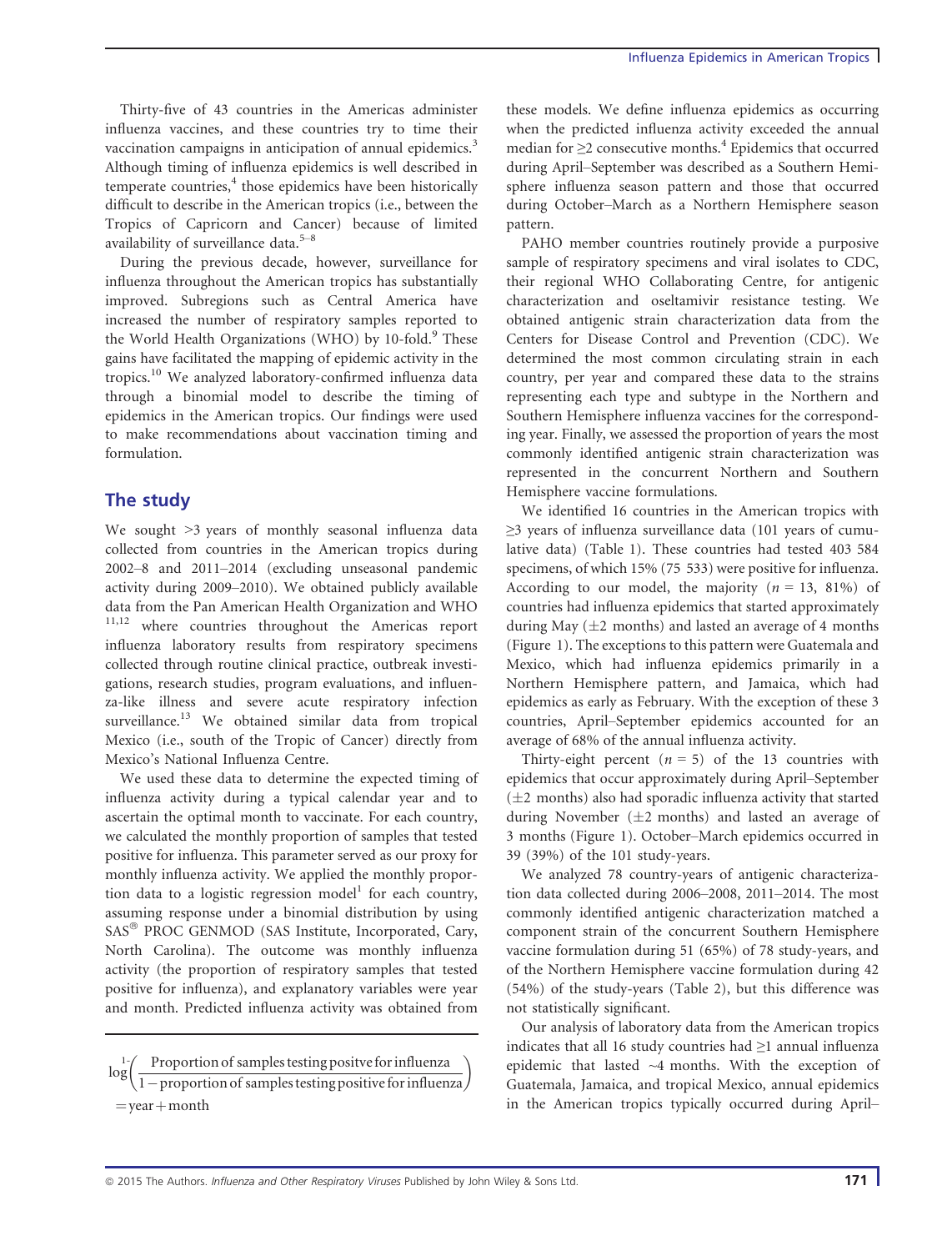| Country                                                                                                                          | tested/year<br>Average<br>samples | Years with >1<br>$(%)$ years<br>epidemic<br>of data | April-September<br>Median start<br>$(95%$ CI) of<br>epidemics | April-September<br>epidemics*<br>$(95%$ CI)<br>Median<br>length<br>đ | April-September<br>nfluenza<br>activity<br>during<br>$({}^{96}_{0})**$ | October-March epidemics<br>Median start (95% CI) of                                                                                                                                                  | October-March<br>Median length<br>(95% CI) of<br>epidemics* | October-March<br>Influenza<br>activity<br>during<br>$(9/6)**$ |
|----------------------------------------------------------------------------------------------------------------------------------|-----------------------------------|-----------------------------------------------------|---------------------------------------------------------------|----------------------------------------------------------------------|------------------------------------------------------------------------|------------------------------------------------------------------------------------------------------------------------------------------------------------------------------------------------------|-------------------------------------------------------------|---------------------------------------------------------------|
| <b>Bolivia</b>                                                                                                                   | 5619                              | 0(0)4                                               | (VeM-VeM) VeM                                                 | $6(5-7)$                                                             | 89                                                                     | $\frac{1}{2}$                                                                                                                                                                                        | $\frac{1}{2}$                                               | 34                                                            |
| <b>Brazil</b>                                                                                                                    | 6404                              | 0(0)10                                              | March (Jan-Apr)                                               | $5(3-7)$                                                             | 29                                                                     | $\frac{4}{2}$                                                                                                                                                                                        | $\leq$                                                      | $\overline{2}$                                                |
| Colombia                                                                                                                         | 4288                              | 10 (100) 10                                         | April (Mar-Apr)                                               |                                                                      | 63                                                                     | December (Dec-Dec)                                                                                                                                                                                   | $2(2-4)$<br>$2(2-2)$                                        |                                                               |
| Costa Rica                                                                                                                       | 2018                              | 10 (100) 10                                         | June (Jun-Jun)                                                |                                                                      | 48                                                                     | November (Jun-Nov)                                                                                                                                                                                   |                                                             | 53                                                            |
| Cuba                                                                                                                             | 4216                              | (0)0                                                | Vlay (Apr-Jun)                                                |                                                                      | 55                                                                     | $\leq$                                                                                                                                                                                               | $\leq$                                                      | 45                                                            |
| Dominican Republic***                                                                                                            | 1049                              | 4 (100) 4                                           | June (Jun-Jun)                                                |                                                                      | 47                                                                     | September (Jun-Nov)                                                                                                                                                                                  |                                                             | 53                                                            |
| Ecuador                                                                                                                          | 10375                             | 4 (100) 4                                           | (lul-lul) ylul                                                |                                                                      | 52                                                                     | December (Dec-Dec)                                                                                                                                                                                   | $4(2-8)$<br>3 (2-4)<br>NA                                   | 48                                                            |
| El Salvador                                                                                                                      | 1449                              | 8 (100) 8                                           | (VeM-rqA) VeM                                                 | $3(3-9)$                                                             | 78                                                                     | $\frac{1}{2}$                                                                                                                                                                                        |                                                             | 22                                                            |
| Guatemala                                                                                                                        | 1647                              | 0(0)8                                               | $\frac{4}{2}$                                                 | $\frac{4}{2}$                                                        | 46                                                                     | (nal-nal) yiaunal                                                                                                                                                                                    |                                                             | $\overline{5}$                                                |
| Honduras                                                                                                                         | 1411                              | 0(0)5                                               | July (May–Aug)                                                | $6(4-8)$                                                             | 53                                                                     | $\frac{4}{2}$                                                                                                                                                                                        | $6(4-11)$<br>NA                                             | 47                                                            |
| Jamaica <sup>†1</sup>                                                                                                            | 466                               | 4 (100)                                             | $\leq$                                                        | $\frac{4}{2}$                                                        |                                                                        | October (Sep-Oct)                                                                                                                                                                                    |                                                             |                                                               |
| Mexico <sup>†††</sup>                                                                                                            | 3270                              | (0)0                                                | $\frac{4}{2}$                                                 | $\frac{1}{2}$                                                        |                                                                        | November (Nov-Dec)                                                                                                                                                                                   |                                                             | 6254                                                          |
| Nicaragua                                                                                                                        | 4498                              | $0(0)5$<br>0(0) 5                                   | June (Jun-Jun)                                                | $6(6-6)$                                                             |                                                                        | $\leq$                                                                                                                                                                                               | $3 (2-11)$<br>$5 (4-7)$<br>$10A$<br>$10A$<br>$10A$          |                                                               |
| Panama                                                                                                                           | I739                              |                                                     | Vlay (Apr-May)                                                | $(6-9)$                                                              | 89                                                                     | $\frac{1}{2}$                                                                                                                                                                                        |                                                             | $\overline{-}$                                                |
| Paraguay                                                                                                                         | 7532                              | 7 (100)                                             | June (Jun-Jun)                                                | $3(3-8)$                                                             | 72                                                                     | November (Nov-Dec)                                                                                                                                                                                   | $3(2-8)$                                                    | $28$                                                          |
| Peru                                                                                                                             | 3277                              | 6(0)0                                               | May (Jan-Jun)                                                 | $6(4-10)$                                                            | 76                                                                     | $\frac{4}{2}$                                                                                                                                                                                        | $\frac{1}{2}$                                               | 24                                                            |
| Total                                                                                                                            | 3704                              | 47 (47) 101                                         | Vlay (Apr-Jun)                                                | $(3 - 7)$                                                            |                                                                        | November (Oct-Dec)                                                                                                                                                                                   | $4(2-7)$                                                    |                                                               |
| NA = not applicable because there was no consistently                                                                            |                                   |                                                     | identified epidemic during that time of the year.             |                                                                      |                                                                        |                                                                                                                                                                                                      |                                                             |                                                               |
|                                                                                                                                  |                                   |                                                     |                                                               |                                                                      |                                                                        | *Not every country had a secondary influenza epidemic season, every year. To calculate the length of this season, we only accounted for those years that had a secondary influenza season lasting at |                                                             |                                                               |
| least 2 months.                                                                                                                  |                                   |                                                     |                                                               |                                                                      |                                                                        |                                                                                                                                                                                                      |                                                             |                                                               |
| **Influenza activity from April-September and October-March is based on the proportion of samples tested during that time period |                                   |                                                     |                                                               |                                                                      |                                                                        |                                                                                                                                                                                                      |                                                             |                                                               |
| ***Since the September epidemic period extended through December, it was assigned to the October-March period.                   |                                   |                                                     |                                                               |                                                                      |                                                                        |                                                                                                                                                                                                      |                                                             |                                                               |
| fThe modeled El Salvador epidemic period dipped just                                                                             |                                   |                                                     |                                                               |                                                                      |                                                                        | below the median in August and then continued for 2 months. The primary season was extended to include the additional months.                                                                        |                                                             |                                                               |
| fit time only analyzed Mexico data south of the Tropic of Cancer<br>t+Jamaica had a short 3-month season during February-April.  |                                   |                                                     |                                                               |                                                                      |                                                                        |                                                                                                                                                                                                      |                                                             |                                                               |
|                                                                                                                                  |                                   |                                                     |                                                               |                                                                      |                                                                        |                                                                                                                                                                                                      |                                                             |                                                               |

Table 1. Influenza activity in the American tropics, 2002–2014

Table 1. Influenza activity in the American tropics, 2002-2014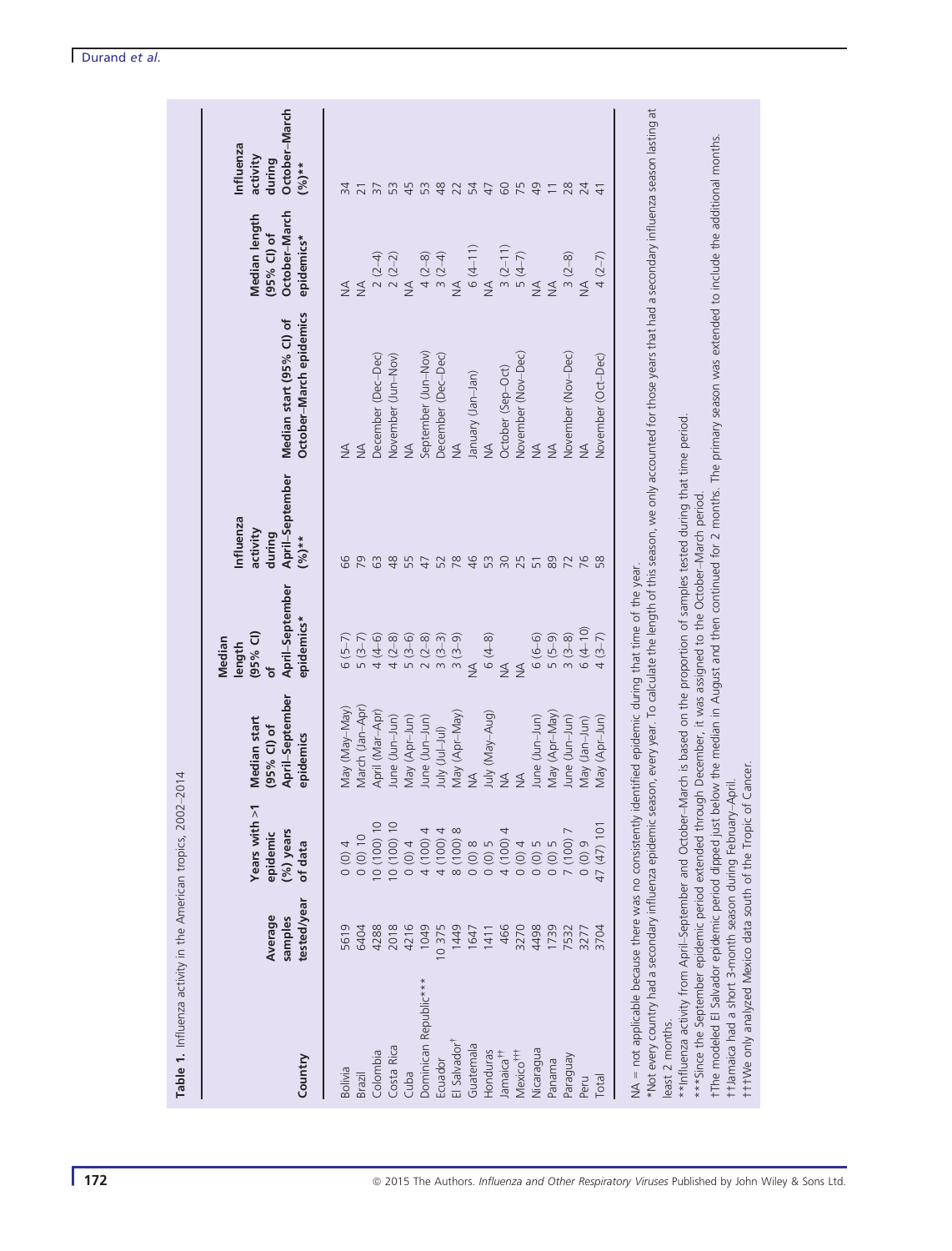#### Influenza Epidemics in American Tropics



Figure 1. Modeled binominal yearly predicted influenza activity in the American tropics\*<sup>†‡</sup>. \*Y-axis indicates predicted proportion of respiratory samples that tested positive for influenza. <sup>†</sup>Red portion of date line indicates the epidemic period. Light red line is the median. <sup>‡</sup>Study-years for each country are as follows: Bolivia, Cuba, Dominican Republic, Ecuador, and Jamaica 2011–2014; Mexico (tropic region) 2011–2014; Brazil and Costa Rica 2003–2008 and 2011–2014; Colombia 2002–2007 and 2011–2014; Guatemala 2002, 2006–2008, and 2011–2014; El Salvador 2005–2008 and 2011–2014; Honduras, Nicaragua, and Panama 2008 and 2011–2014; Paraguay 2003–2005 and 2011–2014; and Peru 2004–2008 and 2011–2014.

|                    |                         | Years predominant strain represented in |                                |
|--------------------|-------------------------|-----------------------------------------|--------------------------------|
| Country            | Years of available data | Southern Hemisphere vaccine, %          | Northern Hemisphere vaccine, % |
| <b>Bolivia</b>     | $\overline{2}$          | 100                                     | 50                             |
| <b>Brazil</b>      | 12                      | 75                                      | 50                             |
| Colombia           |                         | 100                                     | $\Omega$                       |
| Costa Rica         | 8                       | 50                                      | 50                             |
| Dominican Republic | $\overline{2}$          | 100                                     | 100                            |
| Ecuador            |                         | 100                                     | 100                            |
| El Salvador        | 9                       | 56                                      | 44                             |
| Guatemala          | 7                       | 57                                      | 43                             |
| Honduras           |                         | 43                                      | 57                             |
| Jamaica            |                         | 100                                     | 100                            |
| Nicaragua          |                         | 57                                      | 57                             |
| Panama             | 9                       | 44                                      | 44                             |
| Paraguay           | 9                       | 89                                      | 67                             |
| Peru               | 3                       | 100                                     | 67                             |
| Total              | 78                      | 65                                      | 54                             |

Table 2. Predominant antigenic characterization of influenza strain compared with vaccine formulation during 2002–2008, 2011–2014

The predominant strain each year could be included in both Northern and Southern Hemisphere formulation vaccine recommendations.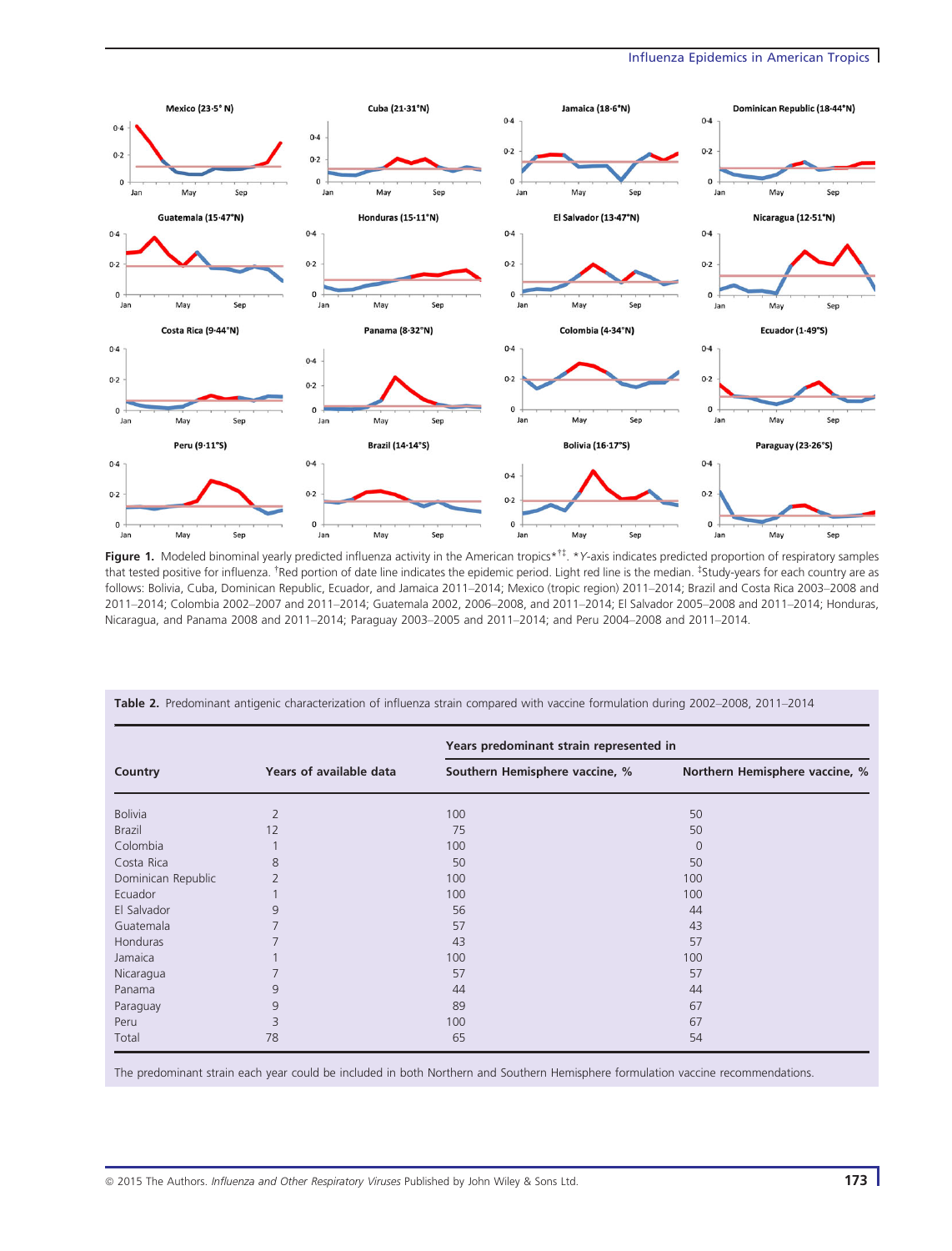September. Indeed, influenza activity during April–September accounted for approximately two-thirds (2/3) of the annual influenza activity. Although secondary epidemics that lasted approximately for 3 months occurred during October–March, these were of a limited magnitude when compared to the primary May–September epidemics. October–March influenza activity typically accounted for 41% of influenza activity. With the exception of Guatemala, Jamaica, and tropical Mexico, countries in the American tropics seem justified in vaccinating against influenza during the April Vaccination Week of the Americas  $3,14$  in anticipation of a primary influenza risk period during April–September (Figure 2).

The influenza strains characterized during the primary epidemics frequently matched the components recommended for the Southern Hemisphere influenza vaccine. The selection of components for the Southern Hemisphere vaccine occurs during September, when experts examine surveillance data and determine which strains are anticipated during austral winter.<sup>15</sup> Southern Hemisphere vaccines typically become available during late March–early April and have the most up-to-date formulations available to protect against late April–September influenza epidemic activity. With the exception of Guatemala, Jamaica, and tropical Mexico, countries in the American tropics should consider the potential benefits of vaccinating with the Southern Hemisphere vaccine formulations during early April to provide protection against anticipated influenza activity during April–September. Even countries with two annual influenza epidemics in some or all of their provinces (e.g., Brazil and Ecuador) <sup>16</sup> should consider the effect of increasing vaccination coverage among target populations



Figure 2. Current and proposed influenza vaccine formulation type for the American tropics.